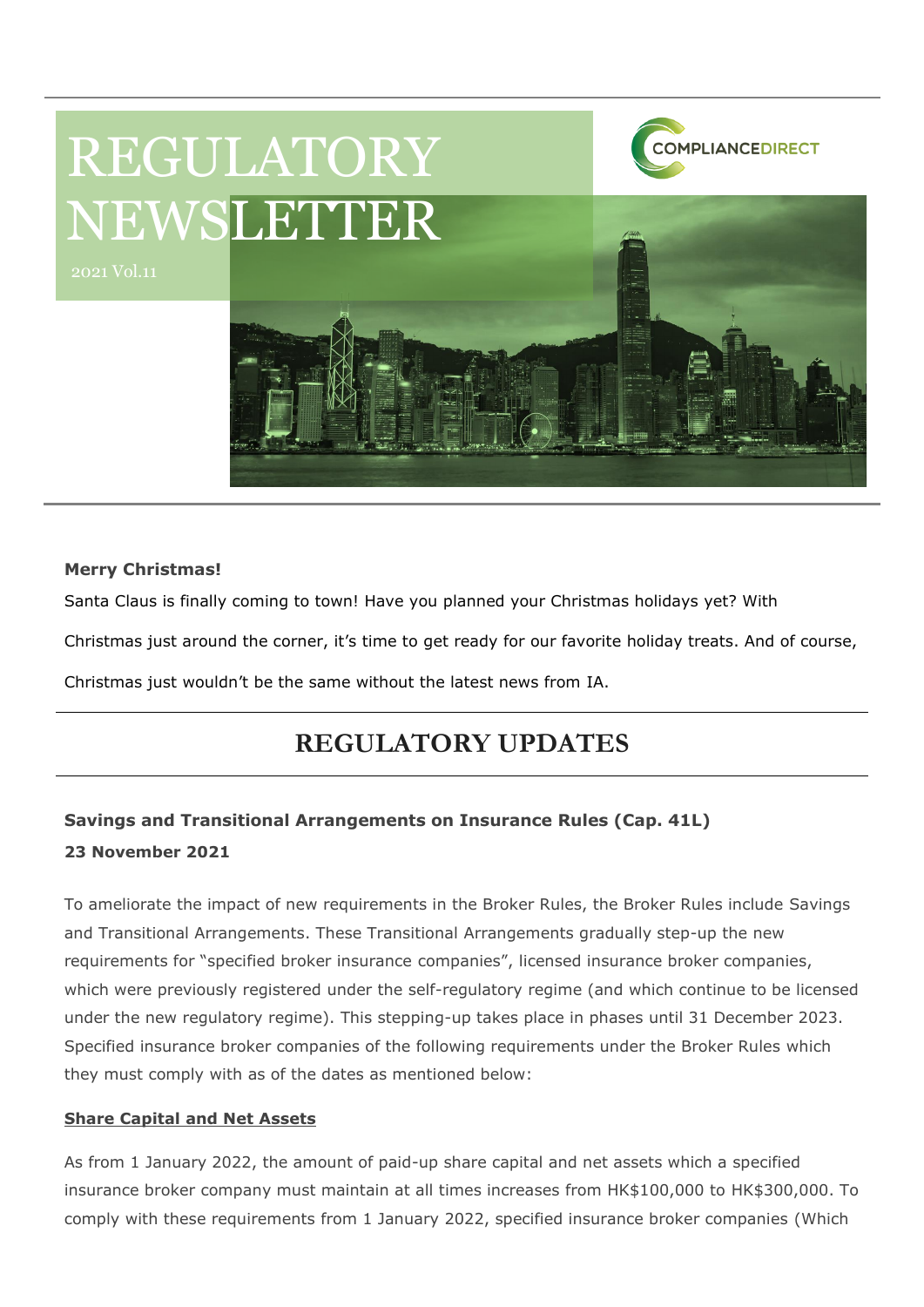have not already done so) must increase their paid-up share capital and net assets to an amount of not less than HK\$300,000 by 31 December 2021.

#### **Audited Financial Statements**

Specified broker companies must comply with the requirements in relation to audited financial statements under rule 8(2) of the Broker Rules, for each financial year beginning on or after 1 January 2021 onwards. As such, the period from 1 January 2021 to 31 December 2021 is the first financial year to which rule 8(2) of the Broker Rules will apply. Rule 8(2) of the Broker Rules requires a licensed insurance broker company to include the following information in its financial statements to be submitted to the Insurance Authority under section 73(1) of the Insurance Ordinance:

- (a) insurance brokerage income for the financial year distinguishing between general business and long-term business;
- (b) aggregate balances of cash held in its client accounts as at the end of the financial year; and
- (c) insurance premiums payable as at the end of the financial year.

Accordingly, specified insurance broker companies must ensure their books and records have captured the above information since 1 January 2021 so that it can be included accurately in their financial statements for each financial year commencing on and after 1 January 2021 (Including the financial year running from 1 January 2021 to 31 December 2021).

**[View Circular](https://www.ia.org.hk/en/legislative_framework/circulars/reg_matters/files/Cir_dd_23112021.pdf)**

## **Statements issued by the Financial Action Task Force ("FATF") 12 November 2021**

#### **The FATF Statement**

(a) High-Risk Jurisdictions subject to a Call for Action

Since February 2020, in light of the COVID-19 pandemic, the FATF has paused the review process for countries in the list of high-risk jurisdictions subject to a call for action, given that they are already subject to the FATF's call for countermeasures. Therefore, the FATF issued a statement on 21 October 2021 advising its members to refer to the list of high-risk jurisdictions subject to a call for action adopted in February 2020, namely Iran and the Democratic People's Republic of Korea. While the aforesaid February 2020 statement may not necessarily reflect the most recent status of Iran and the Democratic People's Republic of Korea's AML/CFT regime, the FATF's call for action on these highrisk jurisdictions remains in effect. The statement identifying high-risk jurisdictions subject to a call for action in February 2020 can be found on the website of the FATF.

#### (b) Jurisdictions under Increased Monitoring

The statement sets out the list of jurisdictions that have committed to resolve swiftly strategic deficiencies in their regimes to counter money laundering, terrorist financing, and proliferation